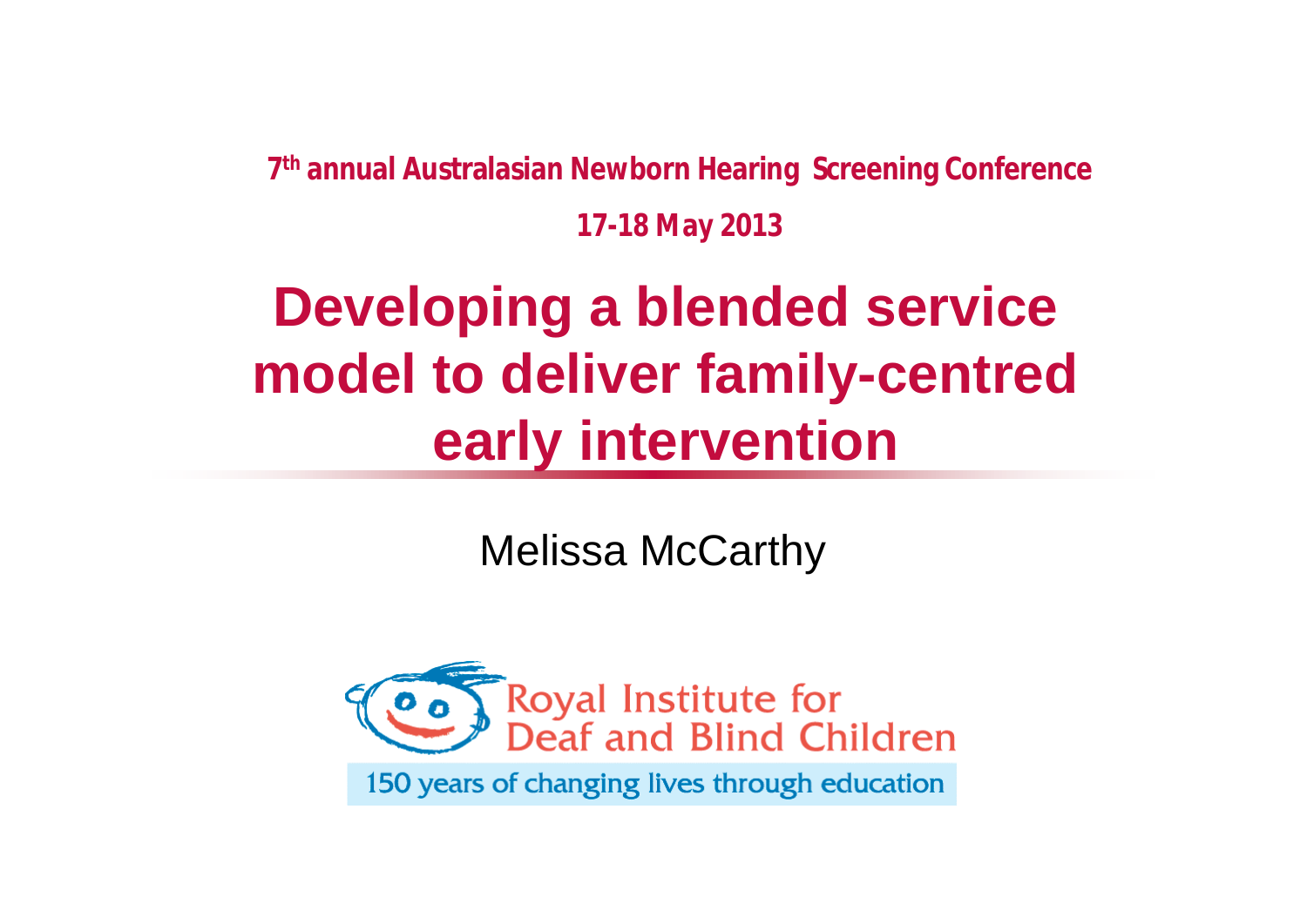### **Early Detection**

• UNHS programs in Australia have become well established over the last 10 years with > 95% compliance nationally

• Screening and identification are the first steps in establishing a successful system but these must be complemented by timely referral to a quality early intervention program

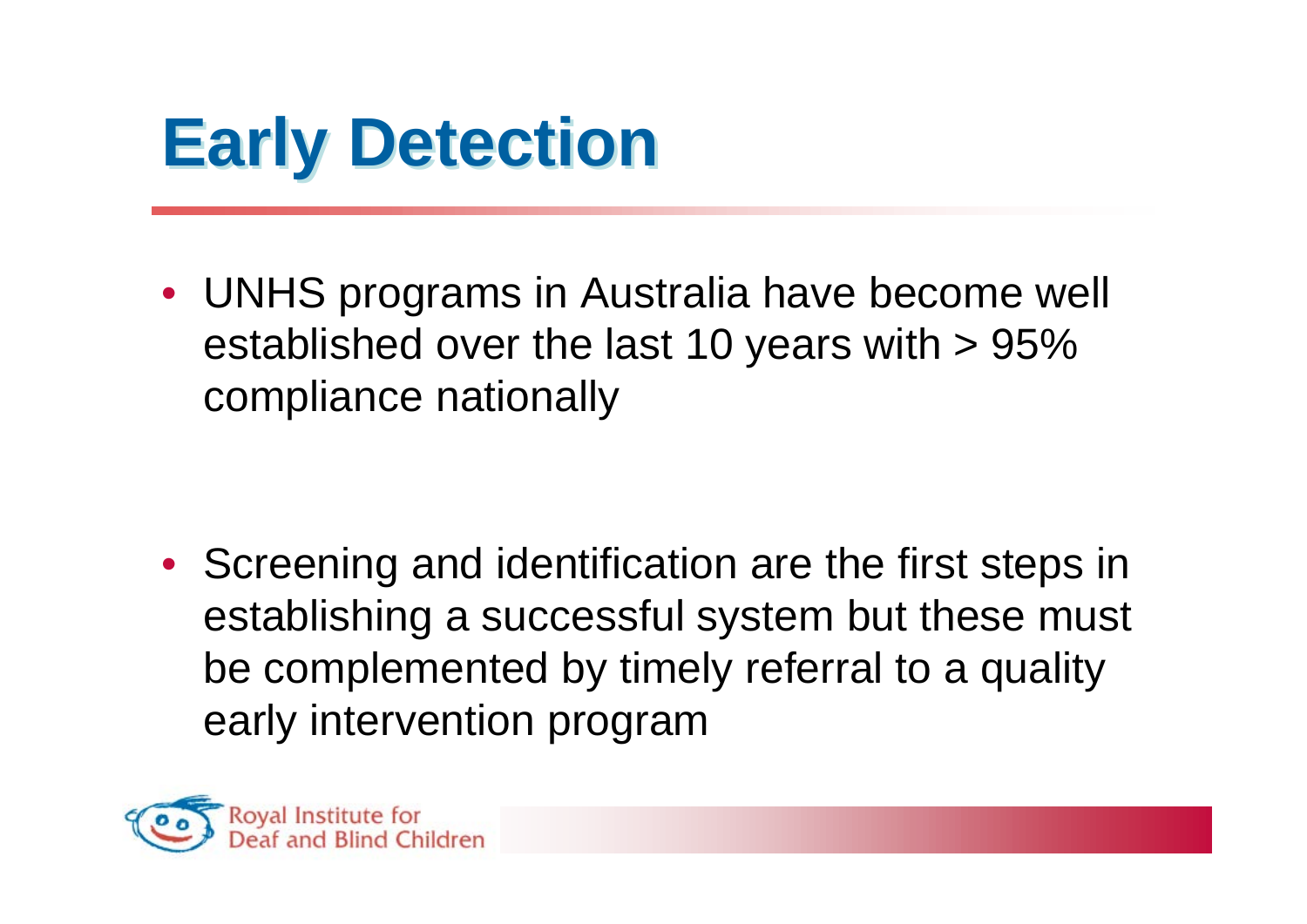### **Early Intervention**

- Delays between identification and intervention may result from:
	- Inadequate referral pathways
	- Parental lack of understanding about the impact of hearing loss/deafness
	- Limited support and guidance for families in locating and choosing appropriate services
	- Difficulty accessing quality EI providers with specialised knowledge and skills

**Royal Institute for** af and Blind Children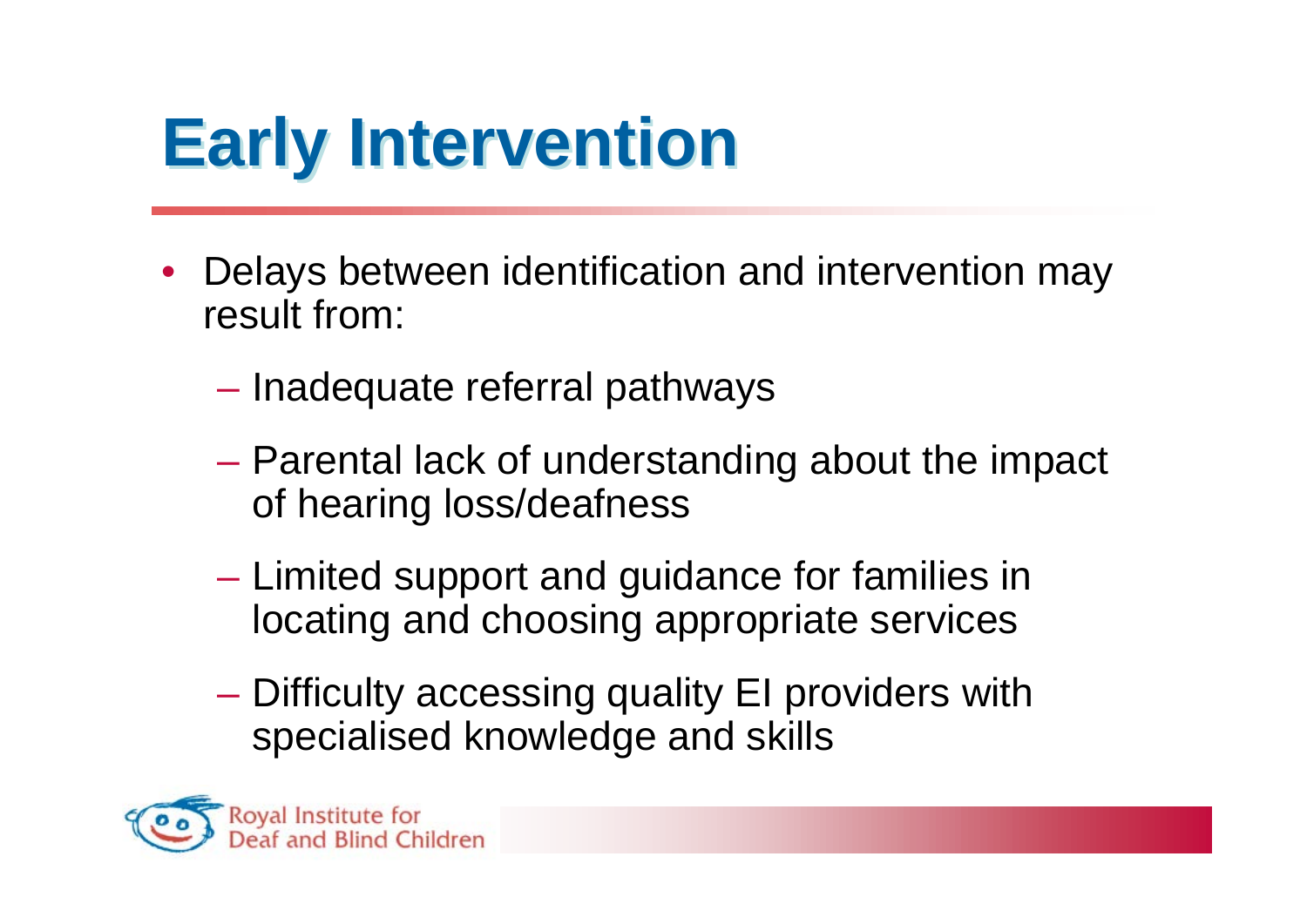### **Identification Antervention**

- · RIDBC OPSHALS & CLEGIAL PRATHWAYS gy centre
- RIDBC offers a range of parent information evenings on topics related to the impact of hearing loss/deafness – **Parental lack of understanding about the impact of hearing loss/deafness**
- RIDBC offers a wide range of services to address the individual needs of children and their families – **Limited support and guidance for families in locating and choosing appropriate services**
- RHD**Bittichelty hackessing quality Elergyiders** tele **with tepecialised iknowledge and skills** es

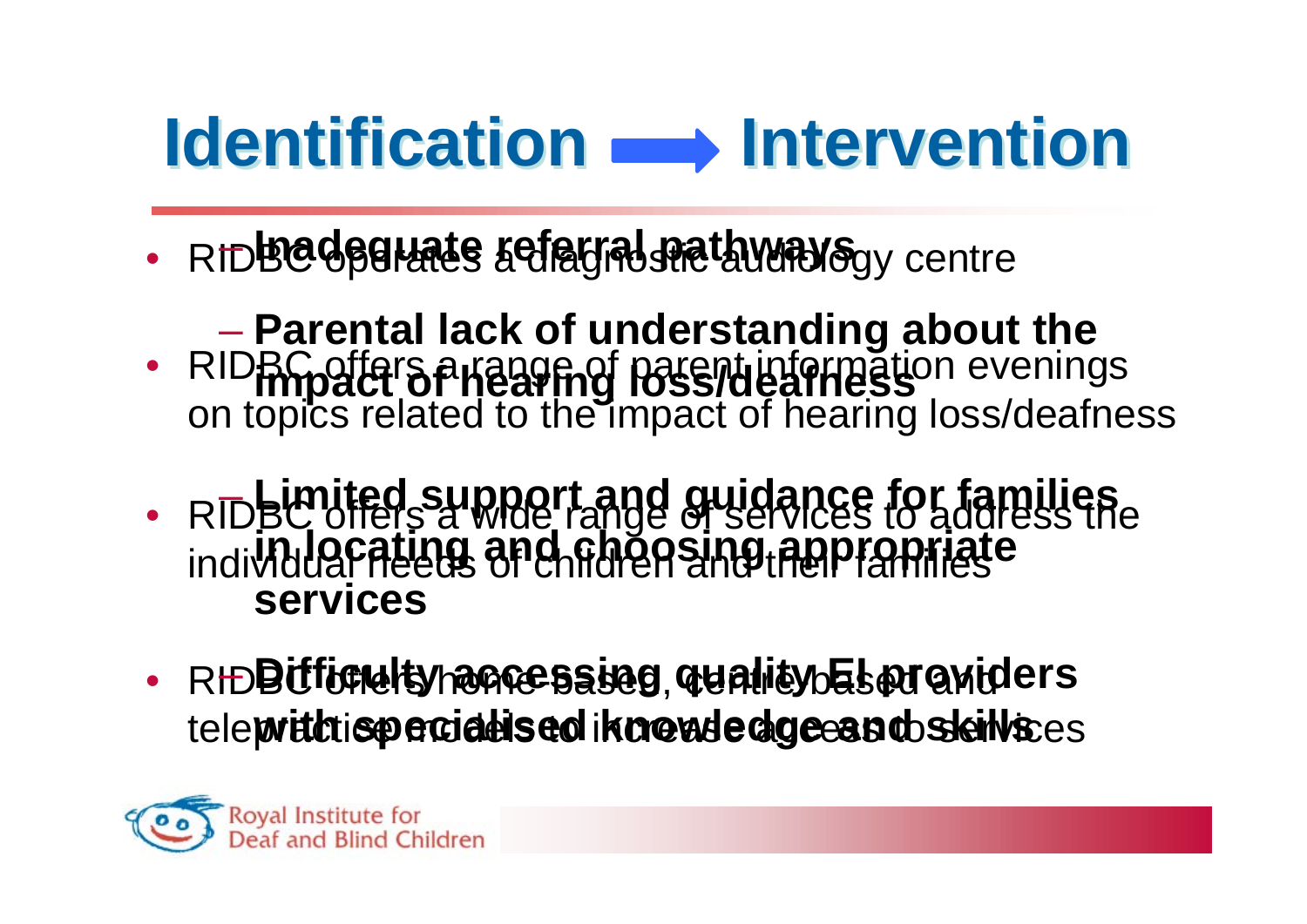### **RIDBC services**

#### **Educational Services**

- Early intervention programs
- Preschools
- Schools
- School Support Service
- Teleschool

#### **Clinical Services**

- Audiology
- Cochlear Implant Services
- **Assessment**
- Additional Therapy
- Community Support

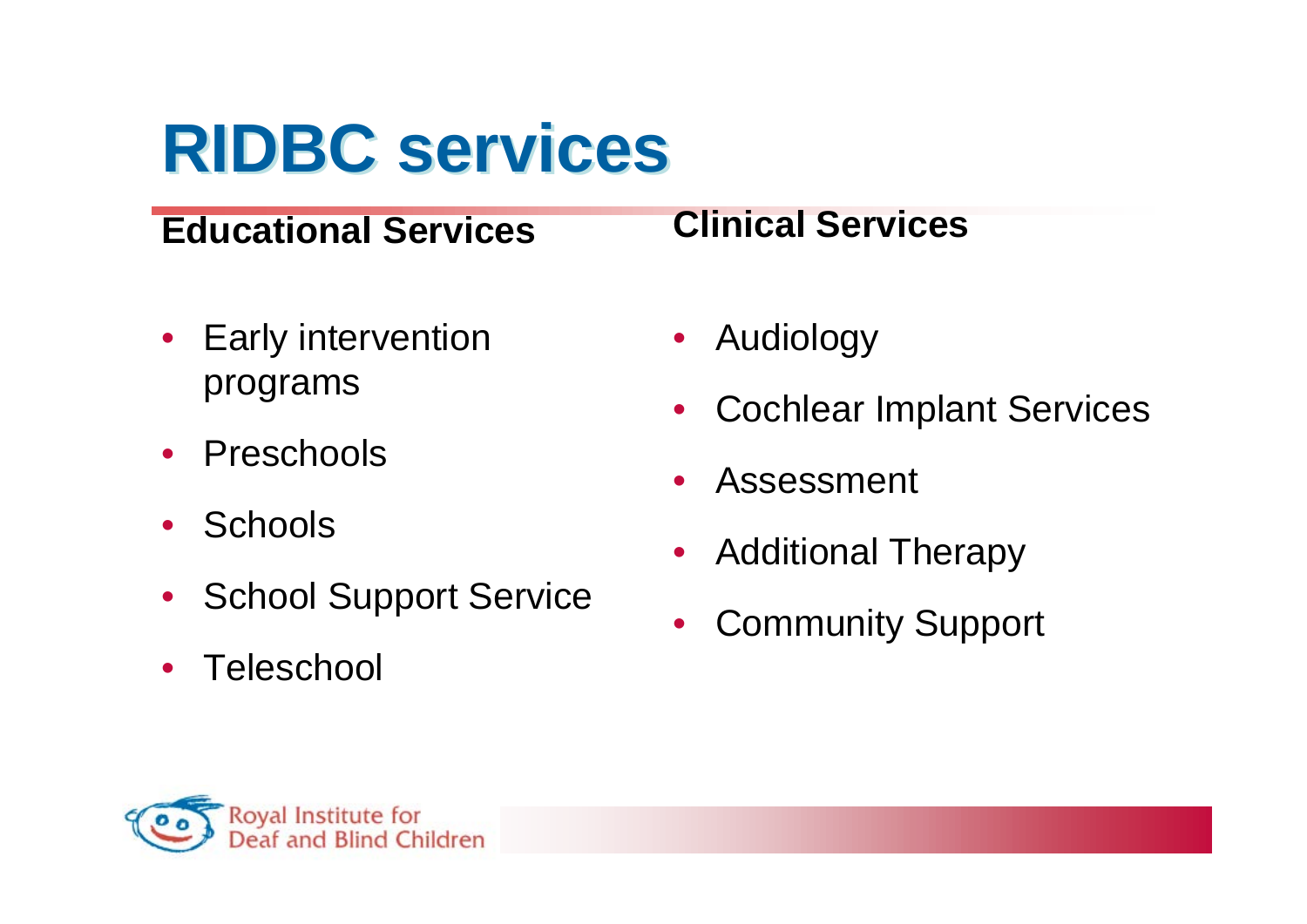### **Family Centred Practice**

- building relationships with parents
- empowering and educating parents
- working collaboratively with parents
- encouraging parents to be active participants in their child's development

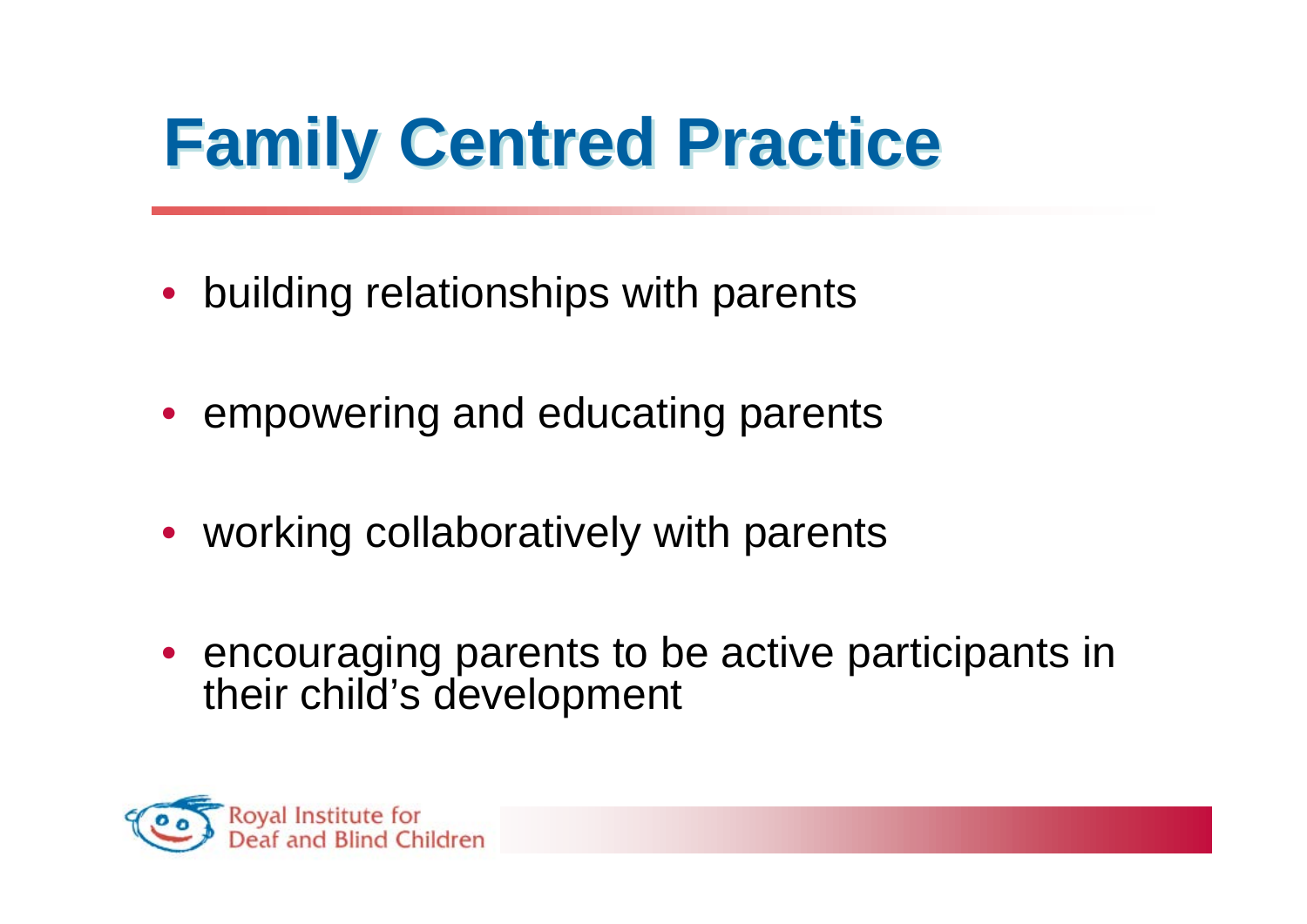# **RIDBC Early Intervention**

### • **Education and therapy**

- Home-based
- Centre-based
- Technology-based
- Individual sessions
- Group sessions
- Parent education sessions

### • **Audiological management**

- Diagnostic testing
- Ongoing assessment and evaluation
- Cochlear implant services

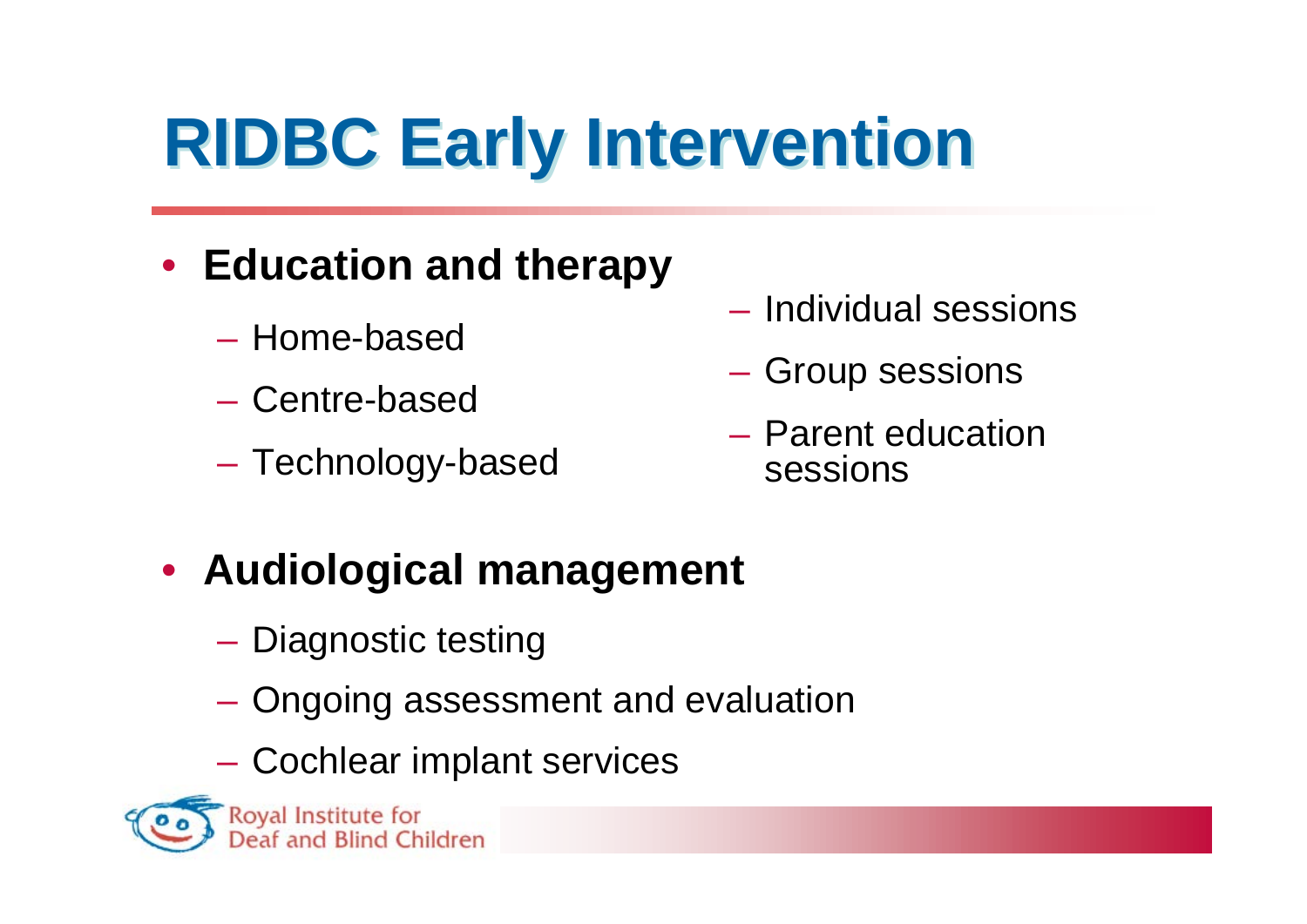### **What is blended service?**

- Examines the benefits of each model of service delivery
- Incorporates aspects of various service delivery models into one streamlined model
- Capitalises on the benefits of each model of service delivery
- Tailored to meet the individual needs and circumstances of each family

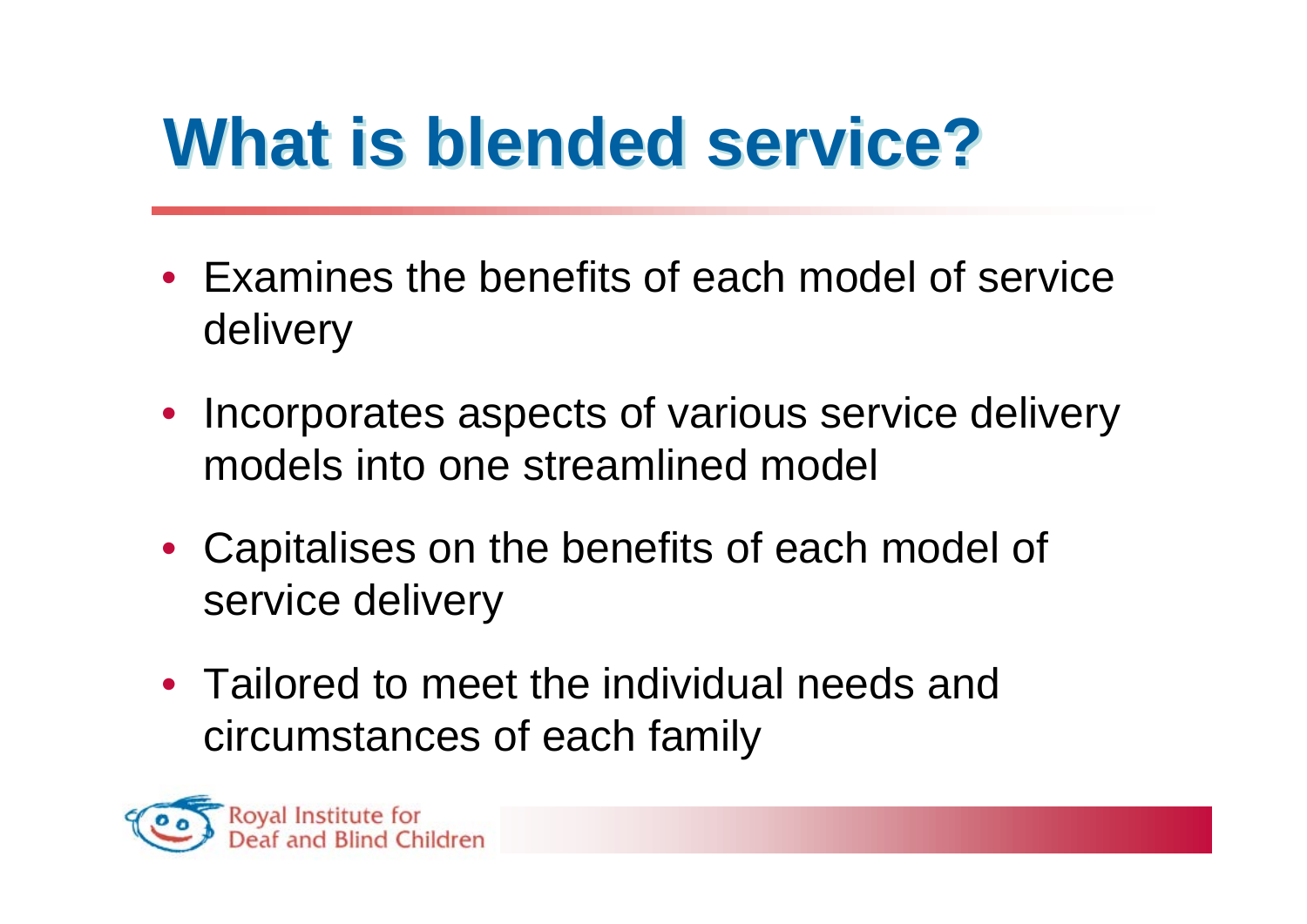## **Telepractice model**

#### **Synchronous components:**

#### **Asynchronous components:**

- Videoconference sessions
- Telephone contacts
- Parent education sessions
- Residential visits
- Educational packages
- email
- Ipad/iphone apps
- RIDBC and Me website

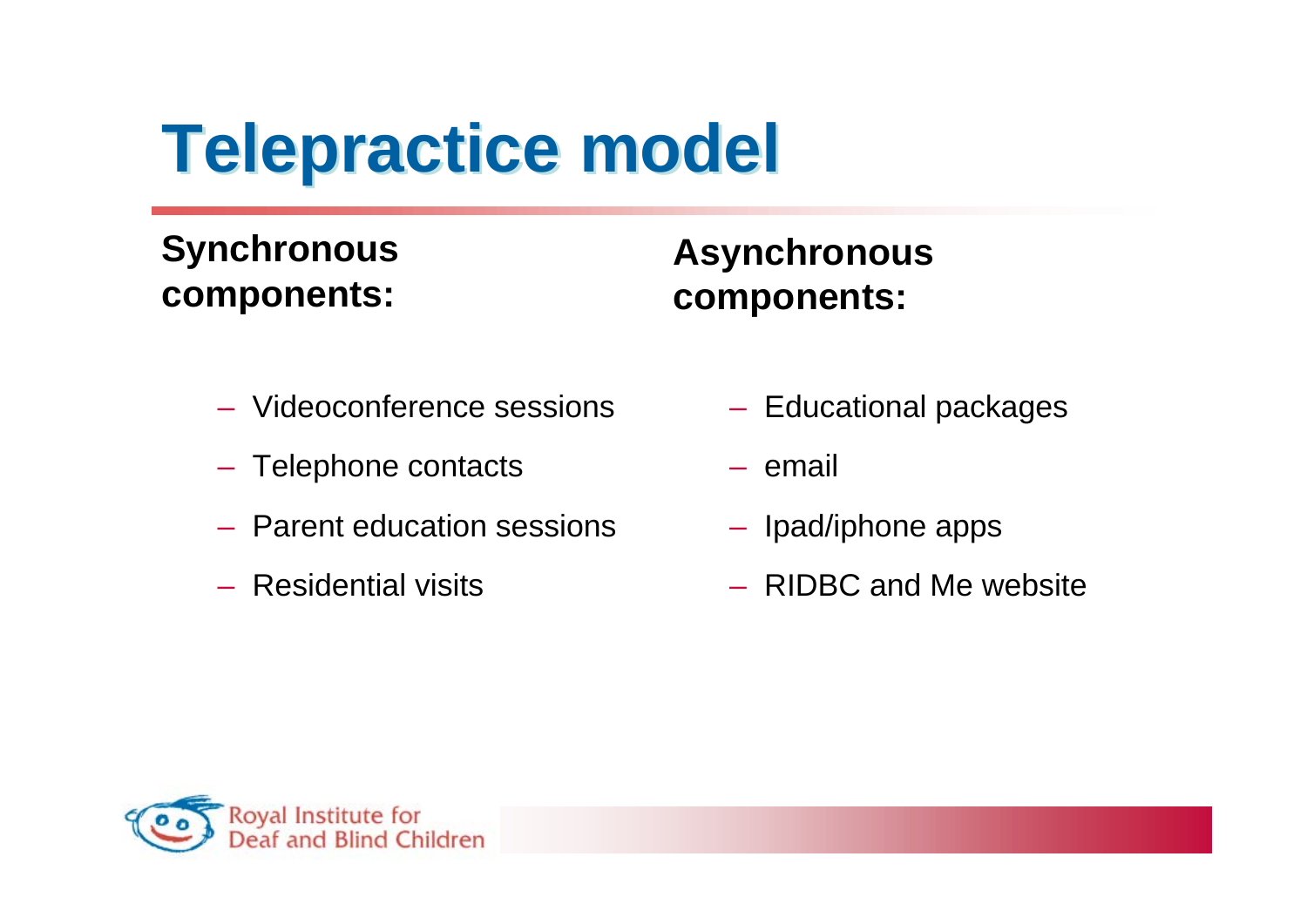### **Benefits of Telepractice**

- Increased level of caregiver participation
- Greater involvement by extended family
- More regular attendance / flexible scheduling
- 'Virtual' home visit
- Parent empowerment
- Transfer of skills

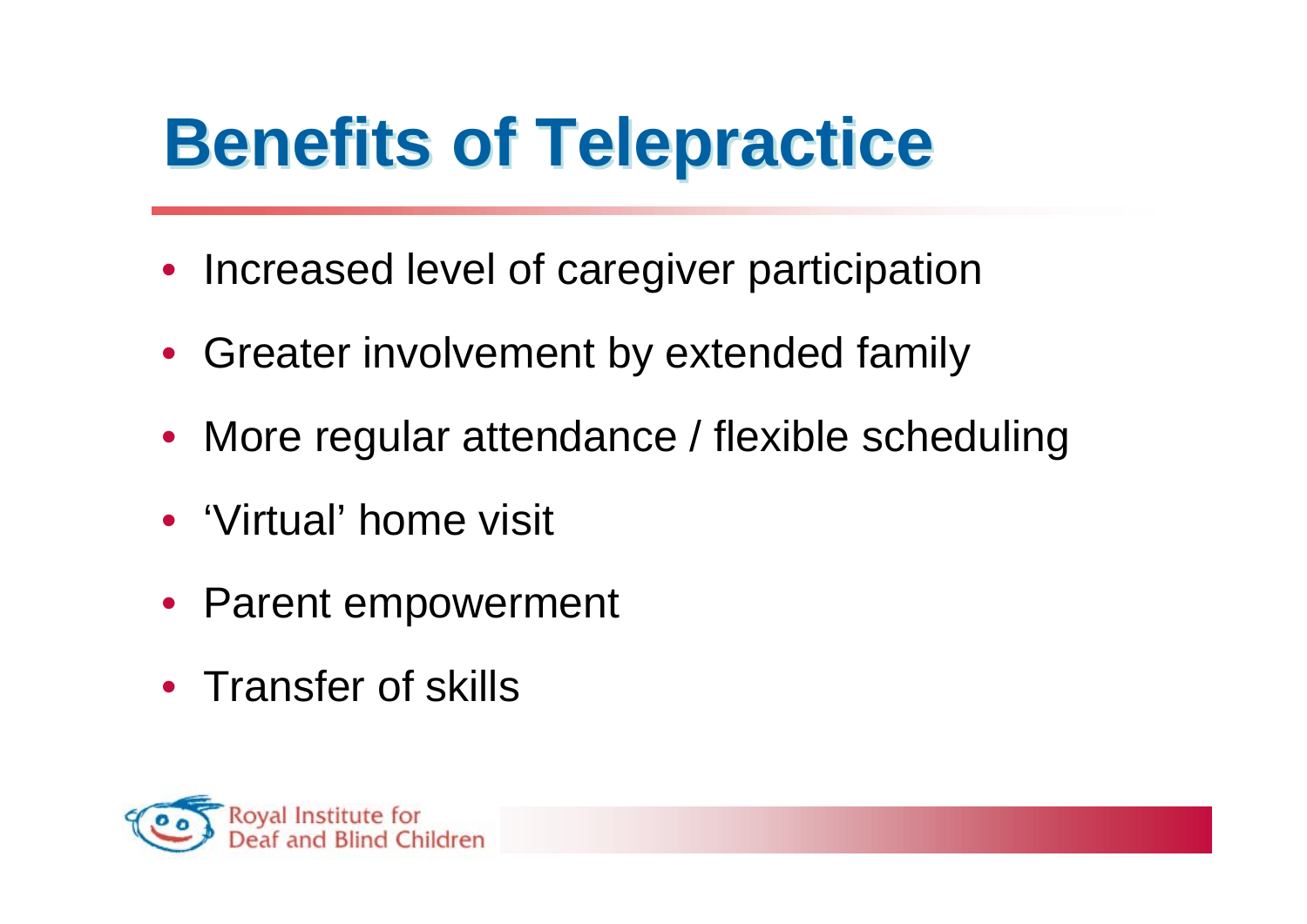### **'In-person' model**

- Regular individual sessions,
	- either home-based or centre-based
- Group sessions
- Parent education sessions

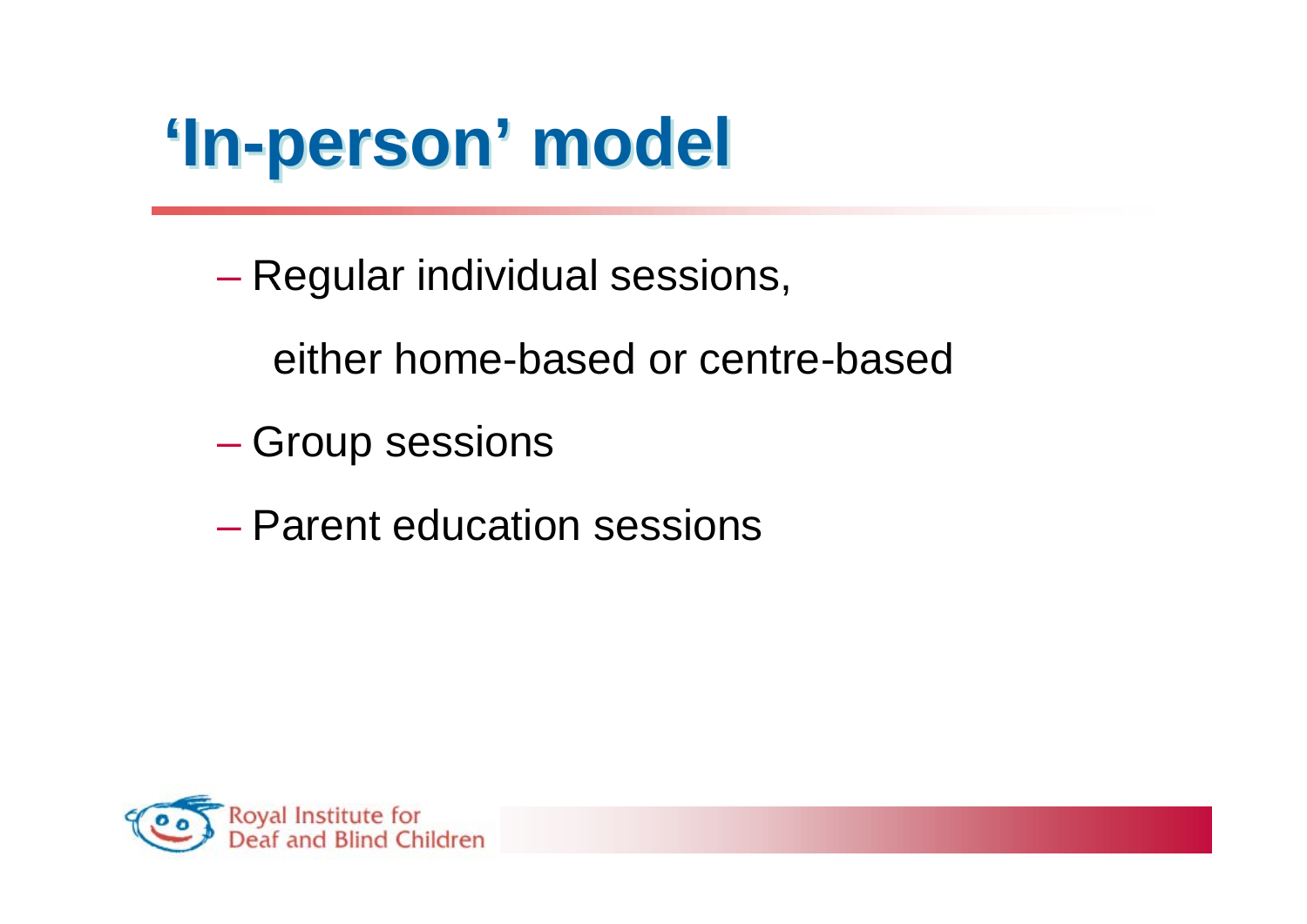## **Benefits of 'in-person' model**

- Less 'pressure' on parent to drive the session
- Access to subtle aspects of child/parent responses
- Easier/quicker to build rapport
- Controlled environment/fewer interruptions

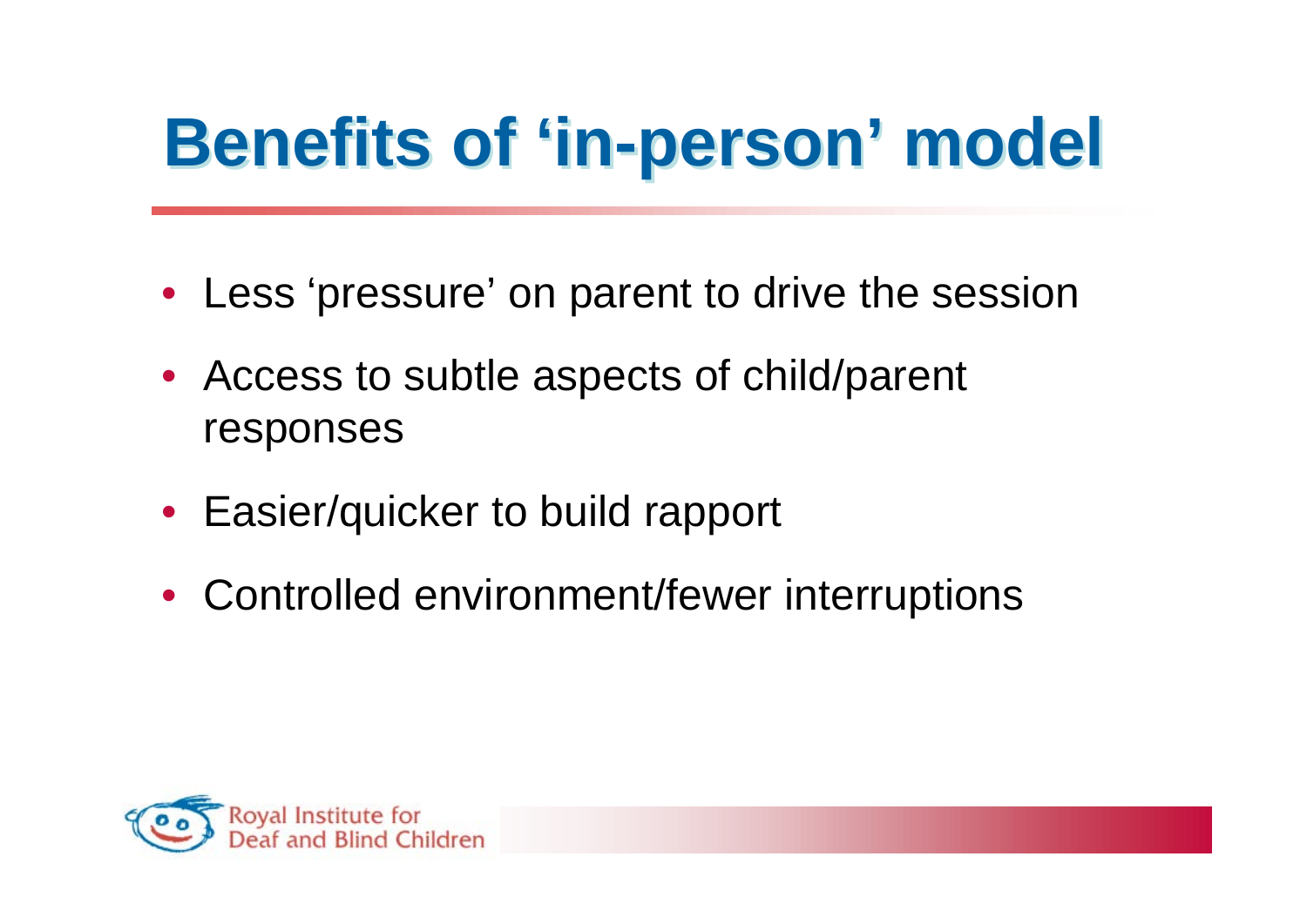### **Key benefits Telepractice**

### **In-person**

- Synchronous:
	- transfer of skills
	- Increased engagement
	- Flexible scheduling
- Asynchronous:
	- on-demand reinforcement
	- extension of parent learning



- monitoring of subtle responses
- developing rapport
- controlled environment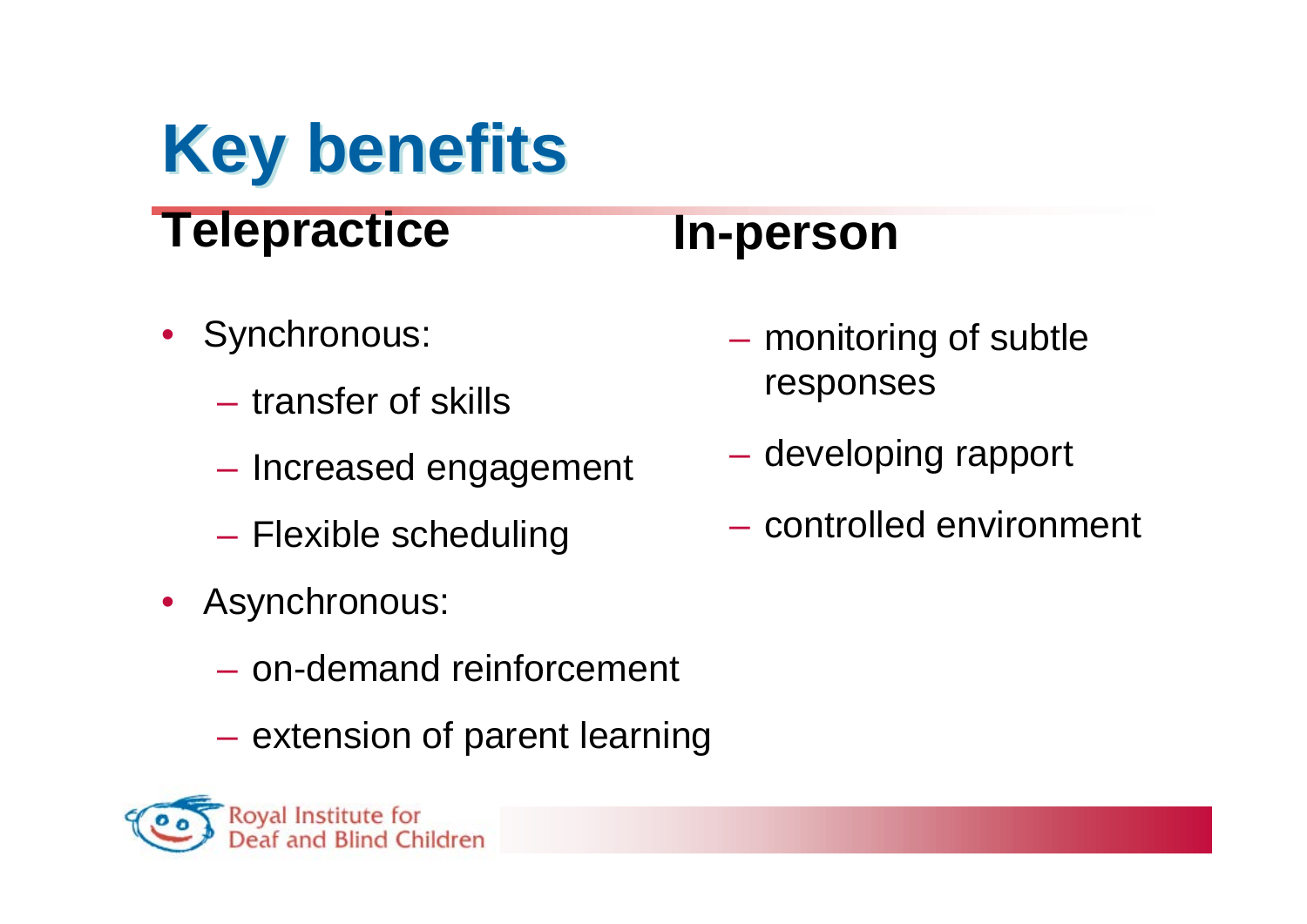- Newborn
- Referred on UNHS
- Lives in Metropolitan Sydney, 40 minutes from RIDBC
- Both parents work

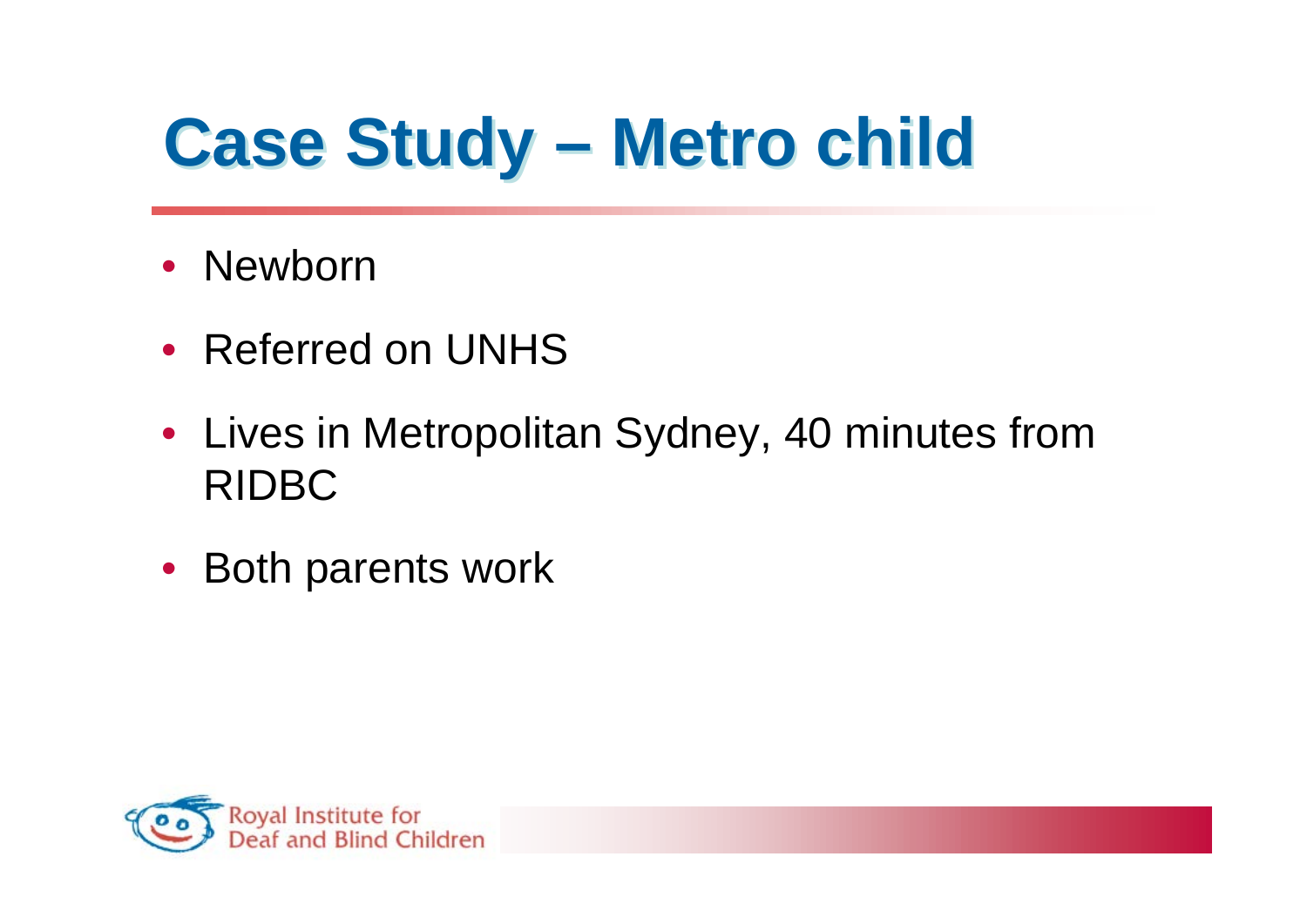- **Diagnosis:**
	- Diagnostic testing at JPAC
	- Additional support provided through assessment unit
	- Access to Australian Hearing
	- Referral to RIDBC parent education sessions

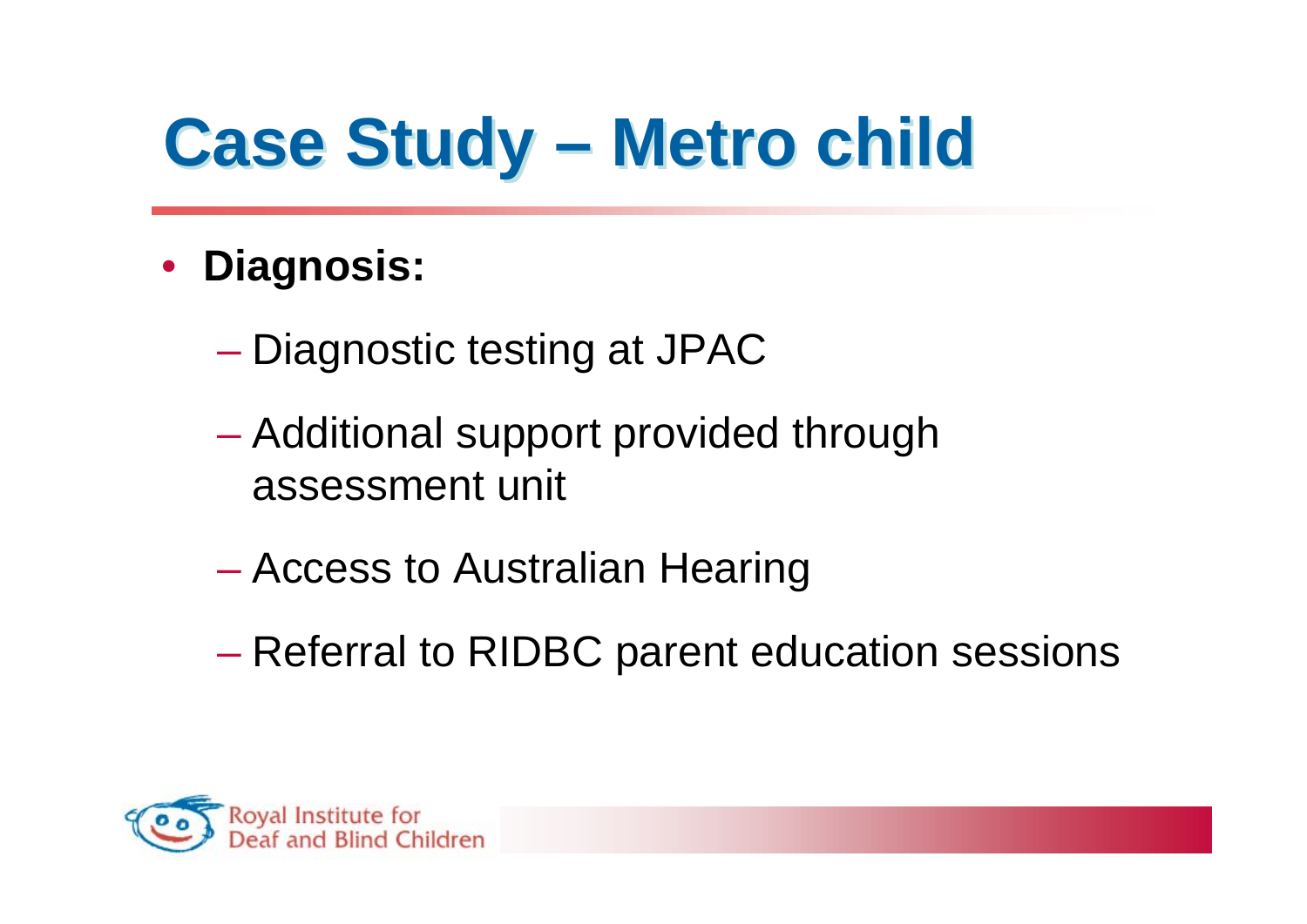- **First six months**
	- family access services 'in-person'
		- fortnightly parent-infant group
		- fortnightly home visits
		- parent information sessions
		- CI candidacy appointments as appropriate

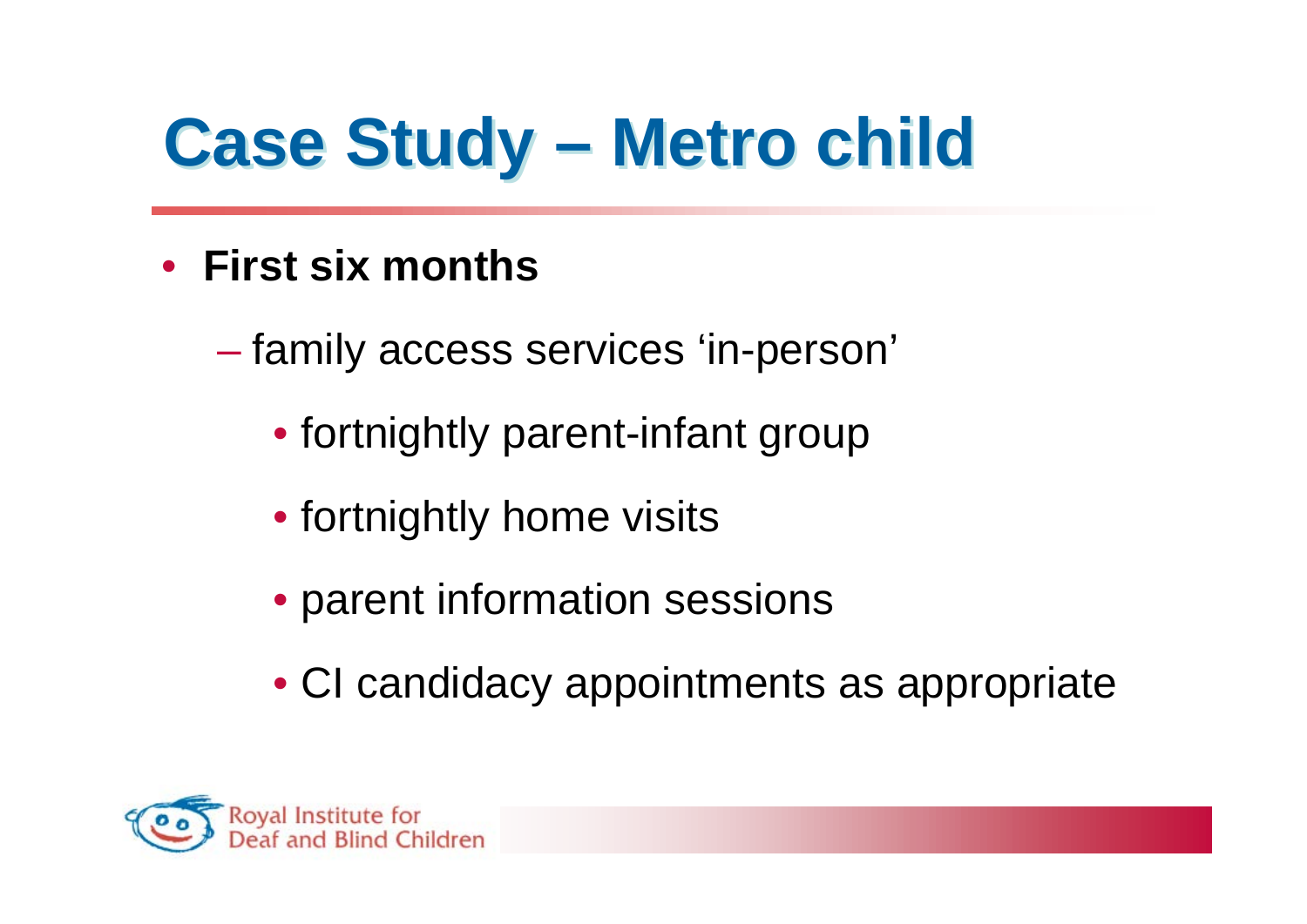- **After six months**
	- family begins blended service
		- fortnightly group 'in-person'
		- weekly home visits in the evening via telepractice
		- parent education sessions via in-home technology
		- on-demand access to RIDBC and Me
		- audiology and CI services, in-person or via technology<br>Royal Institute for

and Blind Children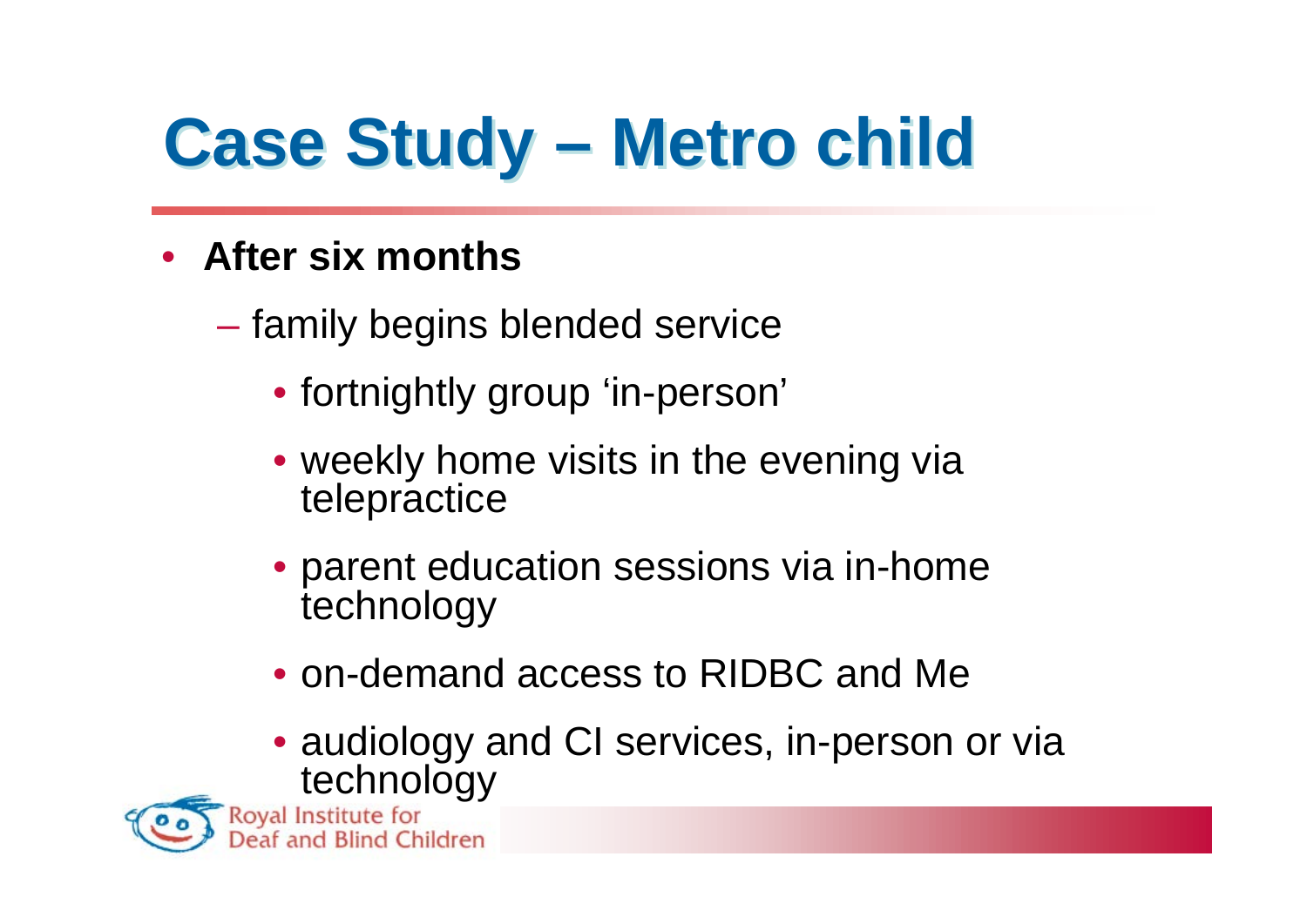### **Benefits of blended service**

- More accessible model for families
- Flexible scheduling
- Resources and expertise on demand
- Greater family involvement in child's development
- Maximises the benefits of 'in-person' and telepractice models

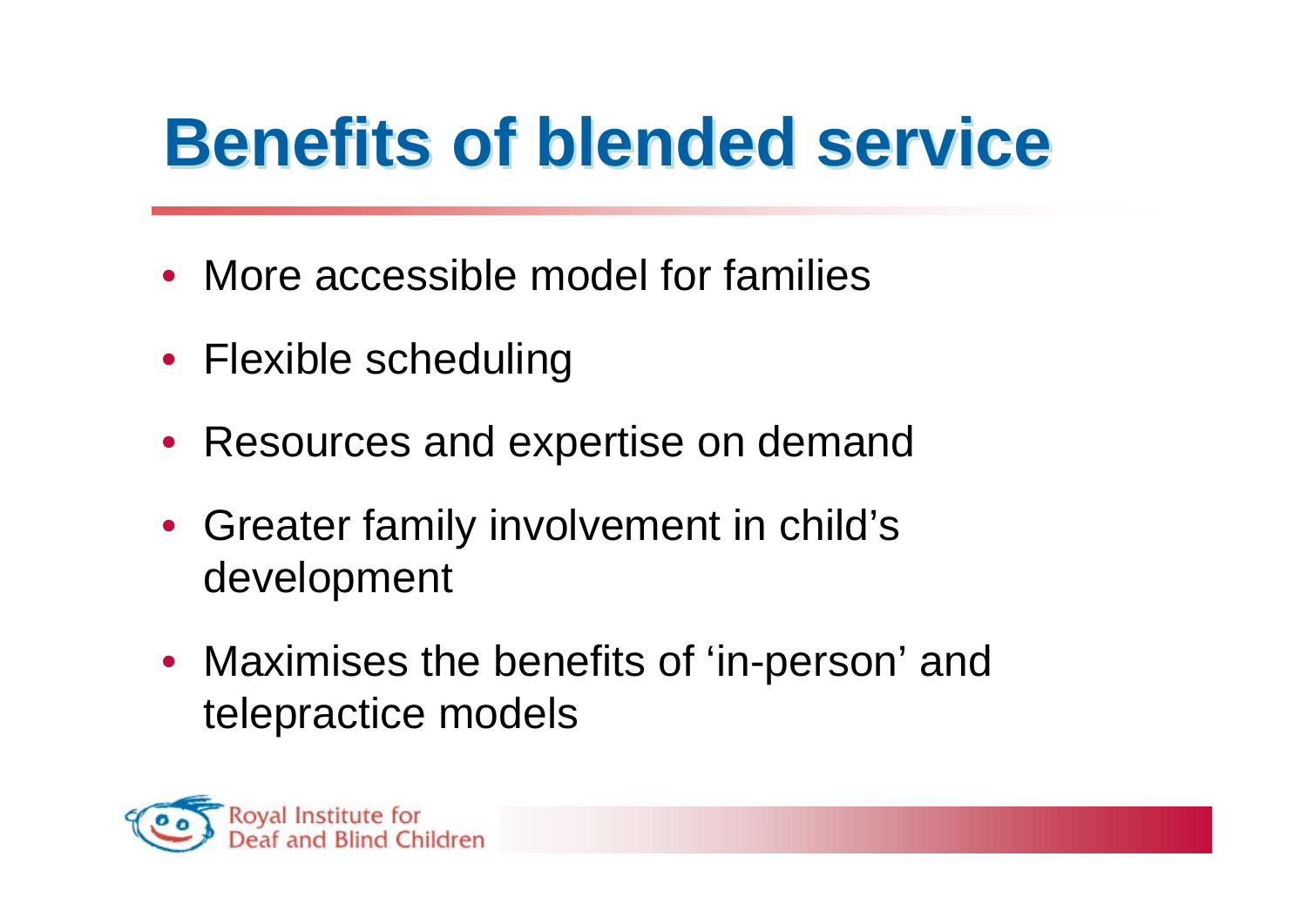